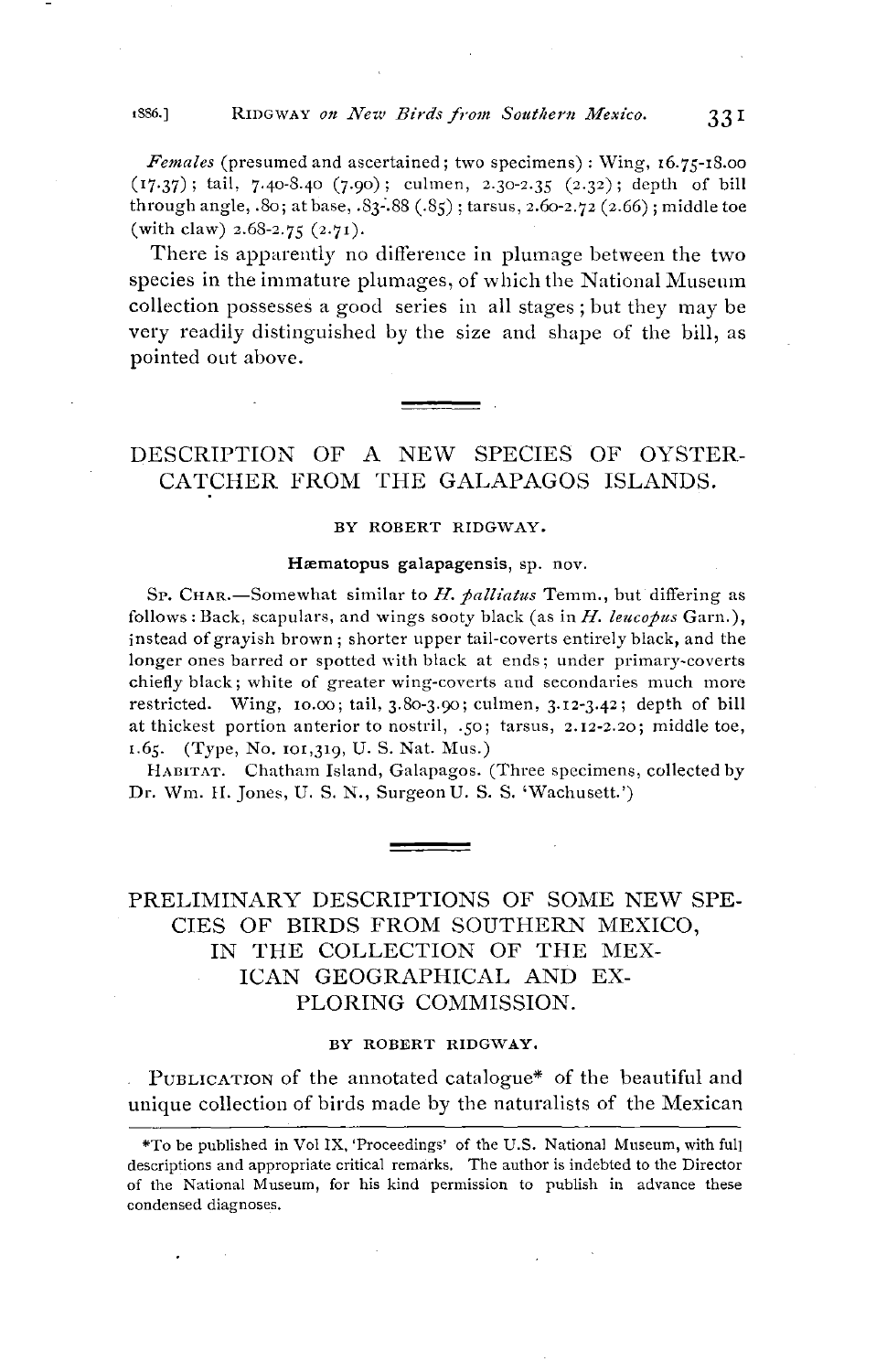**Geographical and Exploring Commission (Mr. Augustin Diaz, C. E., Director), having been unavoidably delayed, a•d there being no present prospect of its early appearance, the following brief diagnoses of the new species described therein are herewith presented. For the privilege of describing and naming these in**teresting new species, I am indebted to the courtesy of Mr. Fernando Ferrari-Perez, C. E., Chief of the Natural History Section **of the Commission.** 

The type-specimens are all in the collection made by the Com**mission, and now in the National Museum of Mexico.** 

### **L Amphispiza ferrariperezi, sp. nov.**

SP. CHAR.-Similar to A. quinquestriata (Scl.), but rump brown in**stead of slate-gray, lesser wing-coverts cinnamon-rufous instead of slatecolor, throat with a broad patch instead of stripe of xvhite, black of breast**  forming a broad collar widest laterally, and sides light brown instead of plumbeous. *Male:* Wing, 2.70; tail, 3.30; culmen, .50; tarsus, .85; middle toe, .60. Female: Wing, 2.50, tail, 3.00.

**HABITAT. Chietla, State of Puebla, Mexico.** 

### **2. Pipilo submaculatus, sp. nov.**

SP. CHAR.—Resembling P. maculatus Swains., but the back without **white streaks, the white terminal spots of middle and greater wing-coverts and lateral rectrices much reduced in size, and the rufous of the sides of the breast marked with sagittate spots of black. Wing (adult male), 3.30; tail, 3.7o; cuhnen, .60; tarsus, •.•5; middle toe, .75-** 

**HABITAT. Tezuitlan, State of Puebla.** 

#### **3. Pipilo complexus, sp. nov.**

SP. CHAR.-Similar to P. macronyx Swains., but decidedly smaller, the sides much paler rufous (almost buff), the throat with a white patch, and **the occiput with a rufous patch. Wing (adult male), 3.60; tail, 3.90; cul**men, .62; tarsus, 1.15; middle toe, .70.

**HABITAT. Tezuitlan, State of Puebla.** 

### **4. Anas diazi, sp. nov.**

SP. CHAR.-Most like A. fulvigula, nobis, but last row of wing-coverts with a distinct subterminal band of white, and secondaries with a broad **terminal bar of the same; general color much less lgulvous; cheeks streaked with dusky, and lower basal angle of upper mandible without black spot. Male: Wing, xo.oo; tail, 4.00; culmen, 2.05; width of bill near end, .9o; tarsus, •.6o; •niddle toe •.95. Female (immature): Wing, 8.9o; tail, 3.80; culmen, •.85; width of bill near end, -75-** 

HABITAT. Laguna del Rosario, Tlaxcala, and San Ysidro, Puebla.